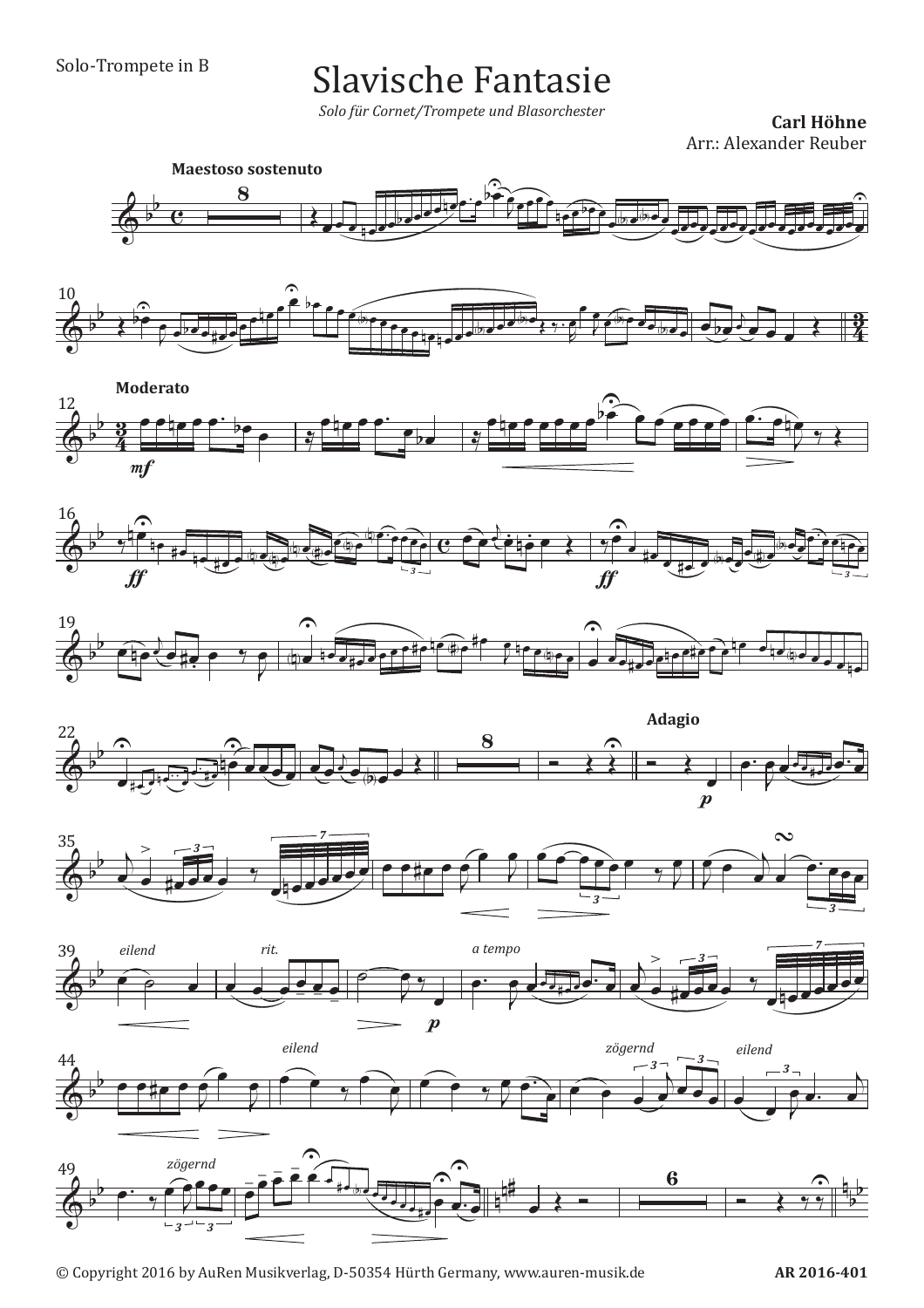# **Slavische Fantasie**

Solo für Cornet / Trompete und Blasorchester **Carl Höhne**  Arr. Alexander Reuber

### **Partitur Full Score**

Piccolo Piccolo Flute Flöte 1 in C C Flute 1 Flöte 2 in C C Flute 2 Oboe Oboe Klarinette 1 in B  $(2x)$  Bb Clarinet 1  $(2x)$ Klarinette 2 in B  $(2x)$  Bb Clarinet 2  $(2x)$ Klarinette 3 in B  $(2x)$  Bb Clarinet 3  $(2x)$ Bassklarinette in B Bb Bass Clarinet Altsaxophon 1 in Es Eb Alto Saxophone 1 Altsaxophon 2 in Es Eb Alto Saxophone 2 Tenorsaxophon in B Bb Tenor Saxophone Baritonsaxophon in Es **Eb Baritone Saxophone** Fagott 1 Bassoon 1 Fagott 2 Bassoon 2 Horn 1 in F Horn 1 in F Horn 2 in F Horn 2 in F Horn 3 in F Horn 3 in F Horn 4 in F Horn 4 in F Solo - Trompete in B<br>Bb Solo - Trumpet Trompete 1 in B  $(2x)$  Bb Trumpet 1  $(2x)$ Trompete 2 in B Bb Trumpet 2 Trompete 3 in B Bb Trumpet 3 Flügelhorn 1 in B $(2x)$  Bb Flugelhorn 1 Flügelhorn 2 in B<br>Bb Flugelhorn 2 Posaune 1 in C C Trombone 1 Posaune 2 in C C Trombone 2 Posaune 3 in C C Trombone 3 Tenorhorn in B<br>Bb Baritone Bariton in C **Euphonium** Tuba in C Perkussion Percussion Kleine Trommel Snare Drum Harfe Harp Kontrabass Double Bass

### **Zusatzstimmen auf Anfrage / Additional parts available**

© Copyright 2016 by **AuRen Musikverlag**, D-50354 Hürth / Germany AR 2016-401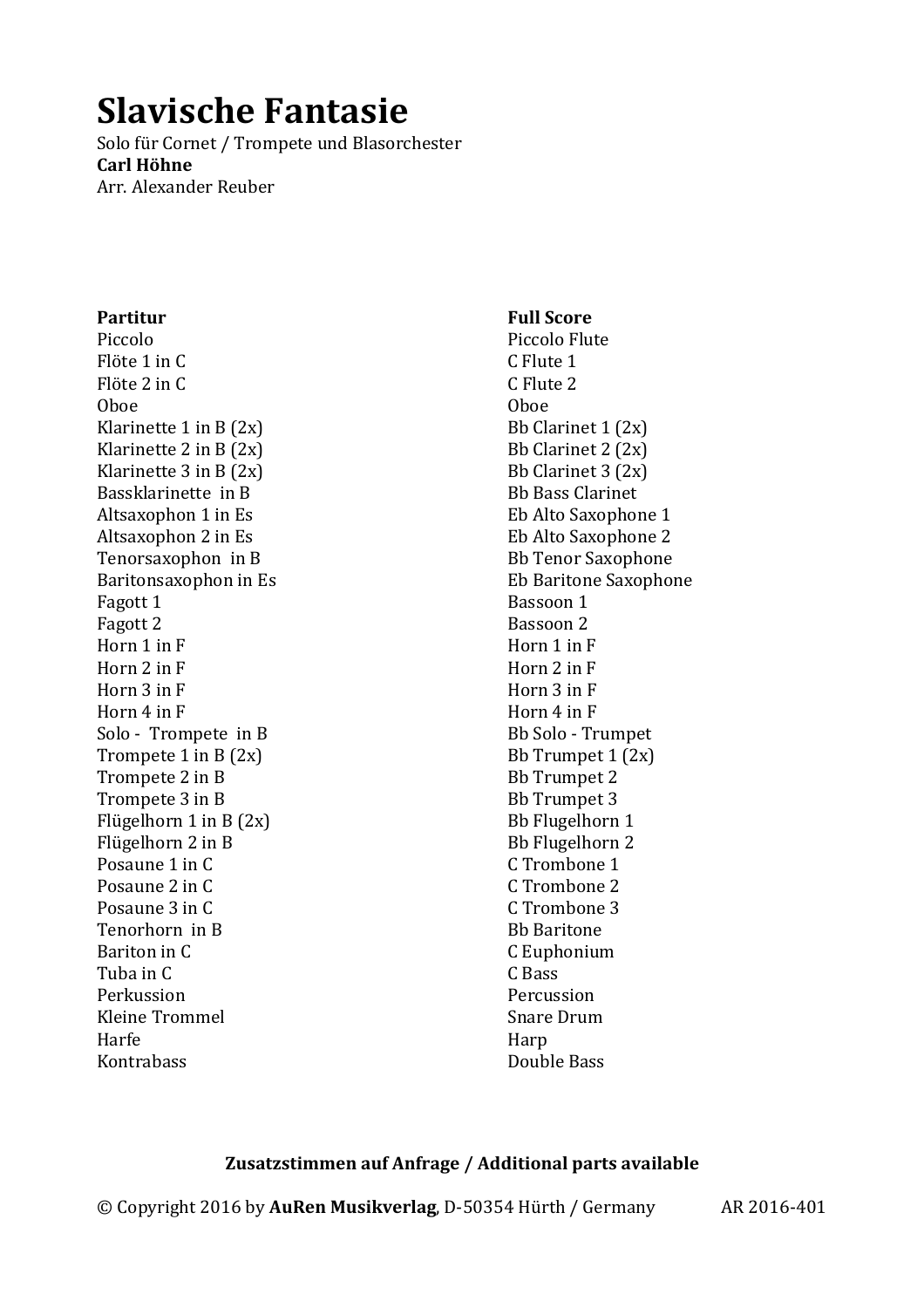## Slavische Fantasie

Solo für Cornet / Trompete und Blasorchester

Maestoso sostenuto  $\frac{1}{2} = 84$ 

**Carl Höhne** Arr.: Alexander Reuber

| $\mathop{\text{\rm Piccolo}}$ |                                                                       |                       |             |                                    |
|-------------------------------|-----------------------------------------------------------------------|-----------------------|-------------|------------------------------------|
|                               |                                                                       | $a^2$                 |             |                                    |
| Flöte $1/2$                   |                                                                       | m f                   |             |                                    |
| Oboe                          |                                                                       |                       |             |                                    |
|                               |                                                                       | $\it mf$<br>$b^>$     |             |                                    |
| Klarinette in B1              |                                                                       | $m\!f$                |             |                                    |
| Klarinette in B 2/3           |                                                                       | $55 -$                |             |                                    |
| Bassklarinette in B           |                                                                       | m f                   |             | f f                                |
|                               |                                                                       | m f<br>$\geq$         | Σđ<br>ਵ     |                                    |
| Altsaxophon in Es 1/2         | ∲                                                                     | m f                   |             | ∬                                  |
| Tenorsaxophon in $\rm{B}$     | ⋒                                                                     |                       |             |                                    |
|                               |                                                                       | $\it mf$              |             |                                    |
| Baritonsaxophon in Es         | ⊕                                                                     | $\sum_{n=1}^{\infty}$ | $\dot{m}$ f |                                    |
| Fagott 1/2                    |                                                                       | $m\!f$                |             |                                    |
| Horn in F $1/3$               | a <sub>2</sub>                                                        |                       |             | ff                                 |
|                               | a <sub>2</sub>                                                        |                       |             |                                    |
| Horn in F $2/4$               |                                                                       |                       |             |                                    |
| Trompete in B $1\,$           | €                                                                     |                       |             |                                    |
|                               |                                                                       |                       |             |                                    |
| Trompete in B 2/3             | 23                                                                    |                       |             | ſf                                 |
| Flügelhorn in B 1/2           |                                                                       |                       |             |                                    |
| Solo-Trompete in $\rm{B}$     | f f<br>6                                                              |                       |             | $f\hspace{-0.1cm}f$                |
|                               | ÈÈ.                                                                   |                       |             |                                    |
| Posaune 1                     | ∬                                                                     |                       |             | f f                                |
| Posaune 2/3                   |                                                                       |                       |             |                                    |
| Tenorhorn                     | ∯                                                                     |                       |             | ∬                                  |
|                               |                                                                       |                       |             |                                    |
| $\mbox{\texttt{Bariton}}$     | $f\hspace{-0.1cm}f$                                                   |                       |             | $f\hspace{-0.1cm}f$                |
| Tuba                          |                                                                       |                       |             |                                    |
|                               | ∬<br>Becken a2                                                        |                       |             | ゖ<br>$\overline{\mathbf{\hat{y}}}$ |
| Perkussion                    | ╫<br>$\operatorname{Gr}$ Tr.                                          |                       |             | ۴                                  |
| Kleine Trommel                | ╫                                                                     |                       |             | ⋥                                  |
|                               |                                                                       |                       |             | $\boldsymbol{f}$                   |
| Harfe                         |                                                                       |                       |             |                                    |
|                               | $\rightarrow$ $\rightarrow$ $\rightarrow$ $\rightarrow$ $\rightarrow$ |                       |             |                                    |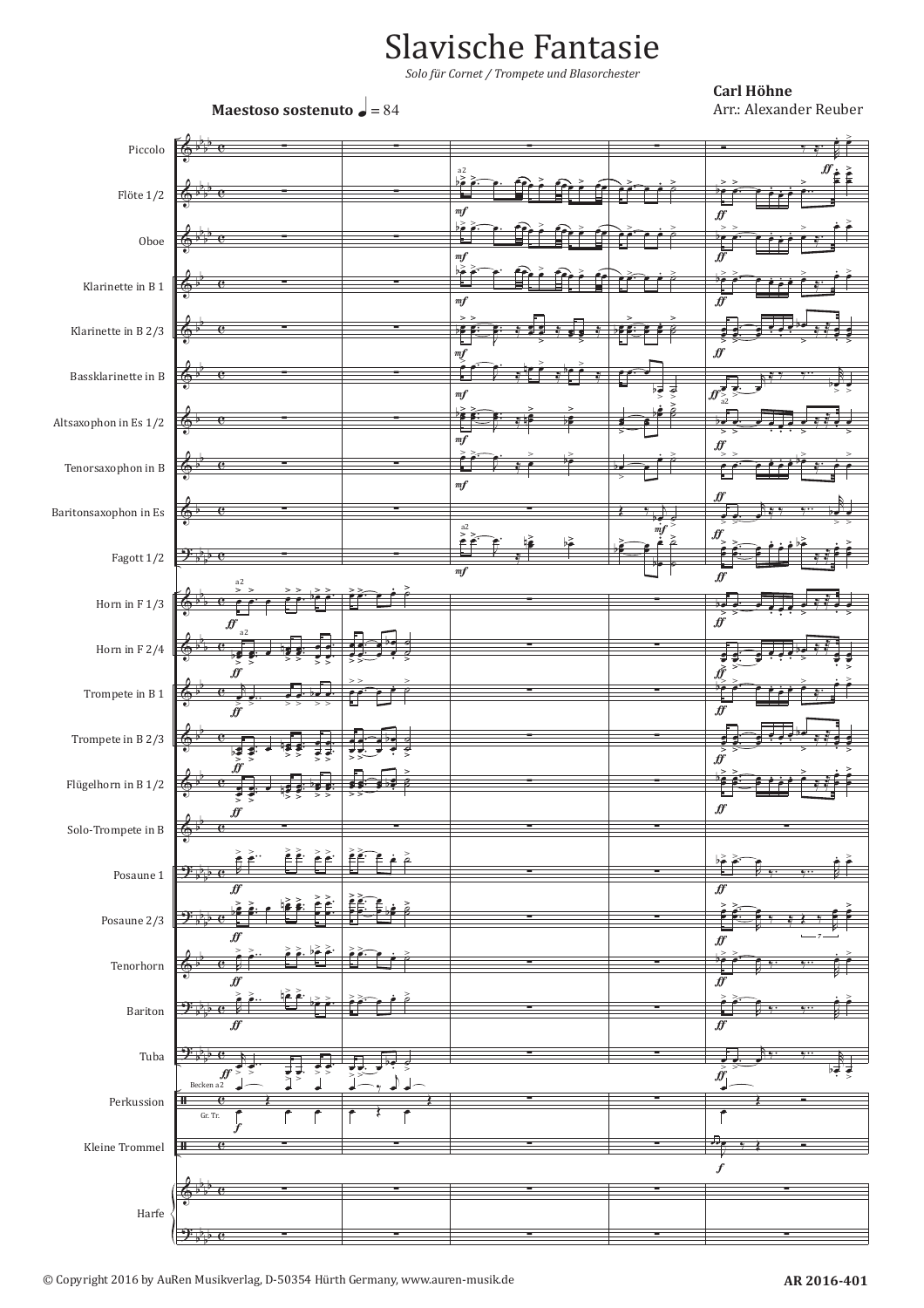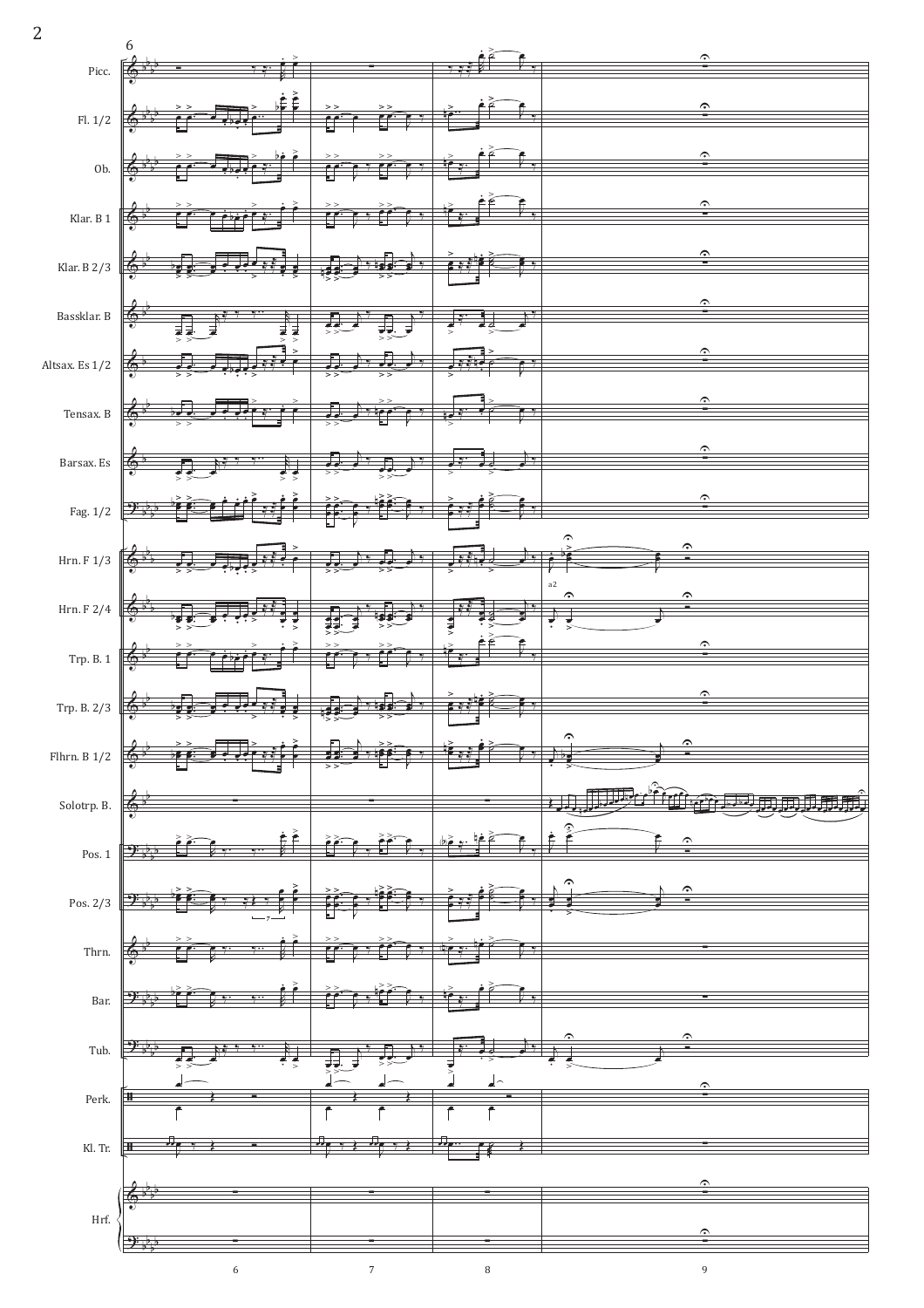

 $\overline{3}$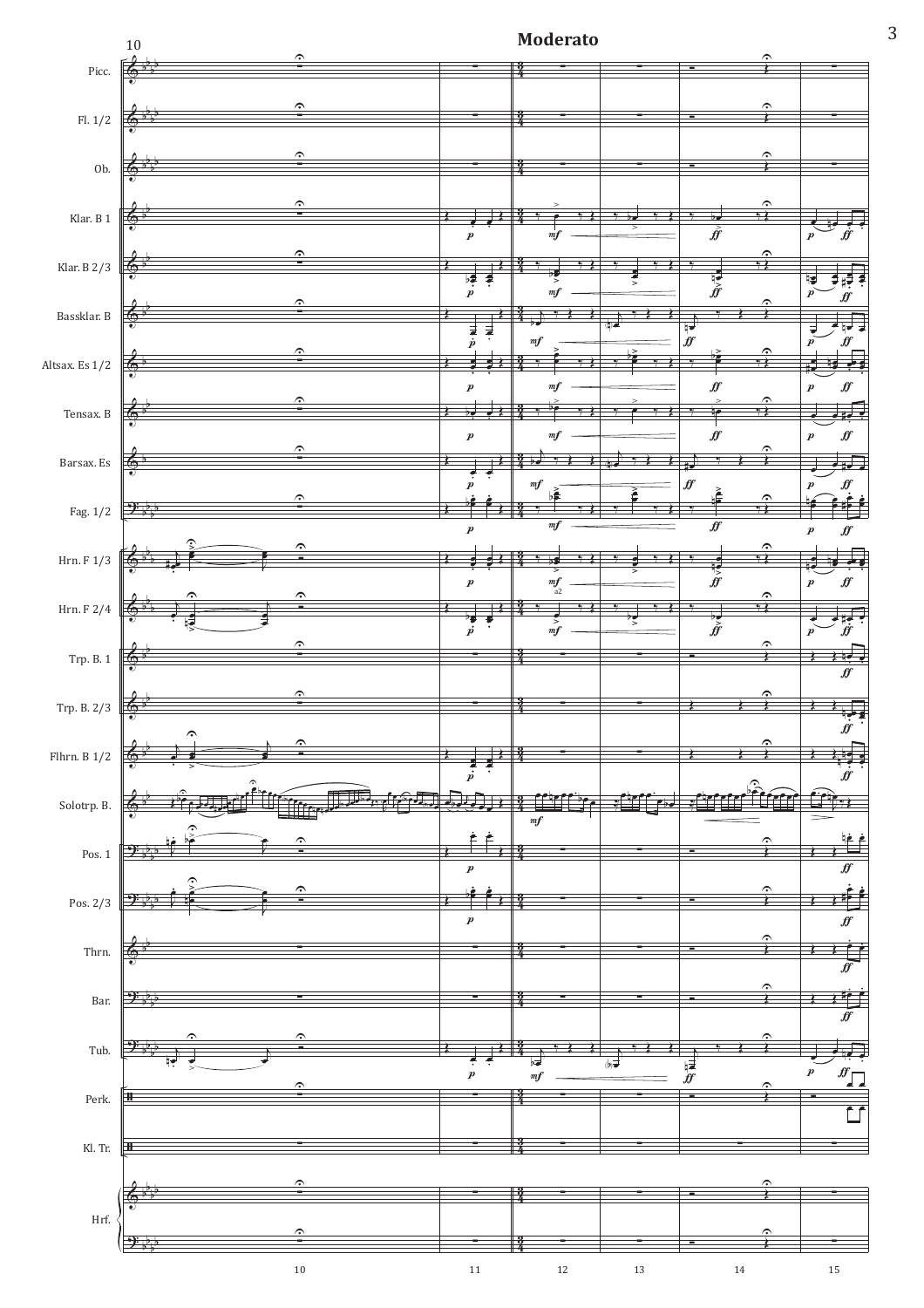

 $\overline{4}$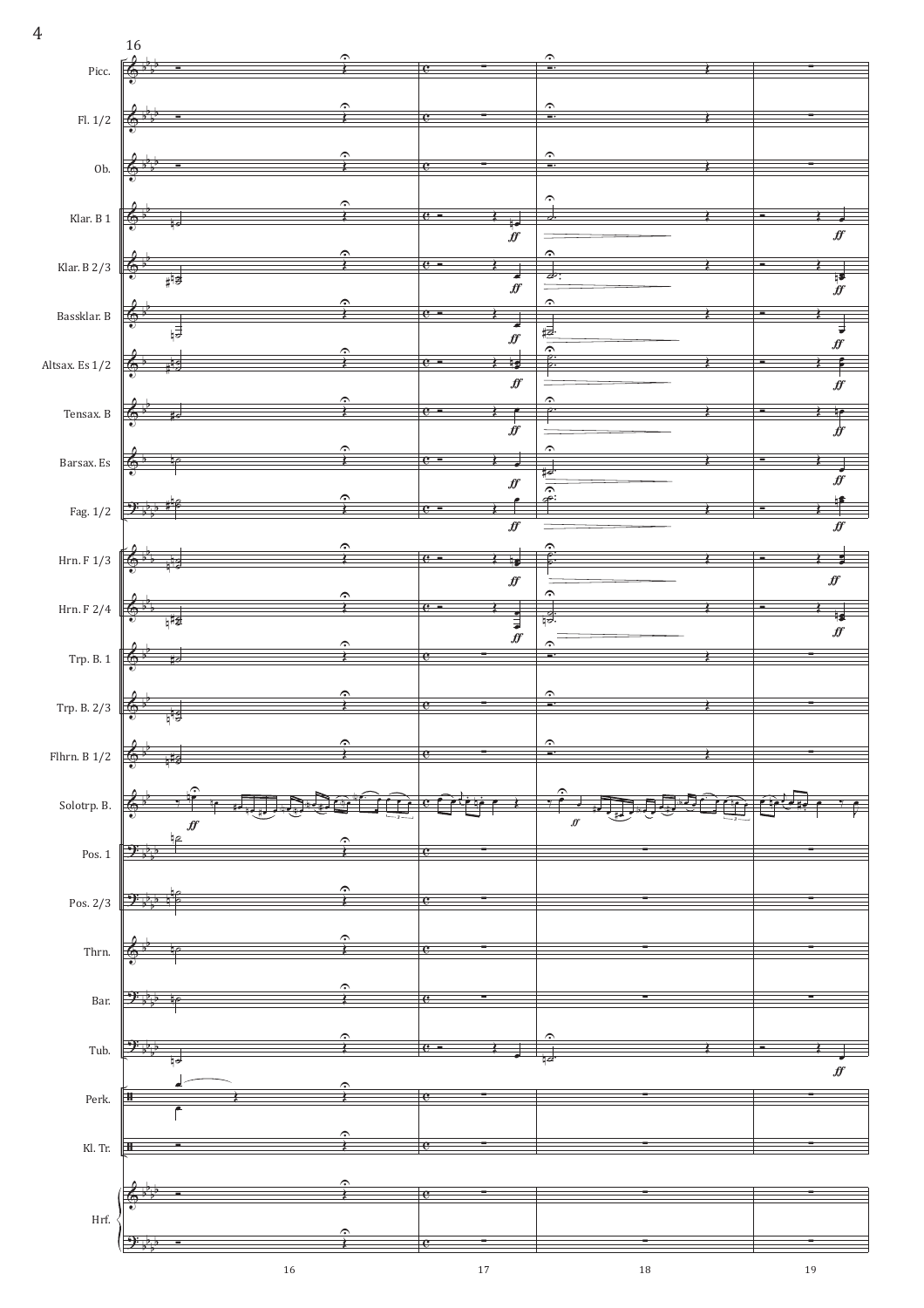

 $\overline{5}$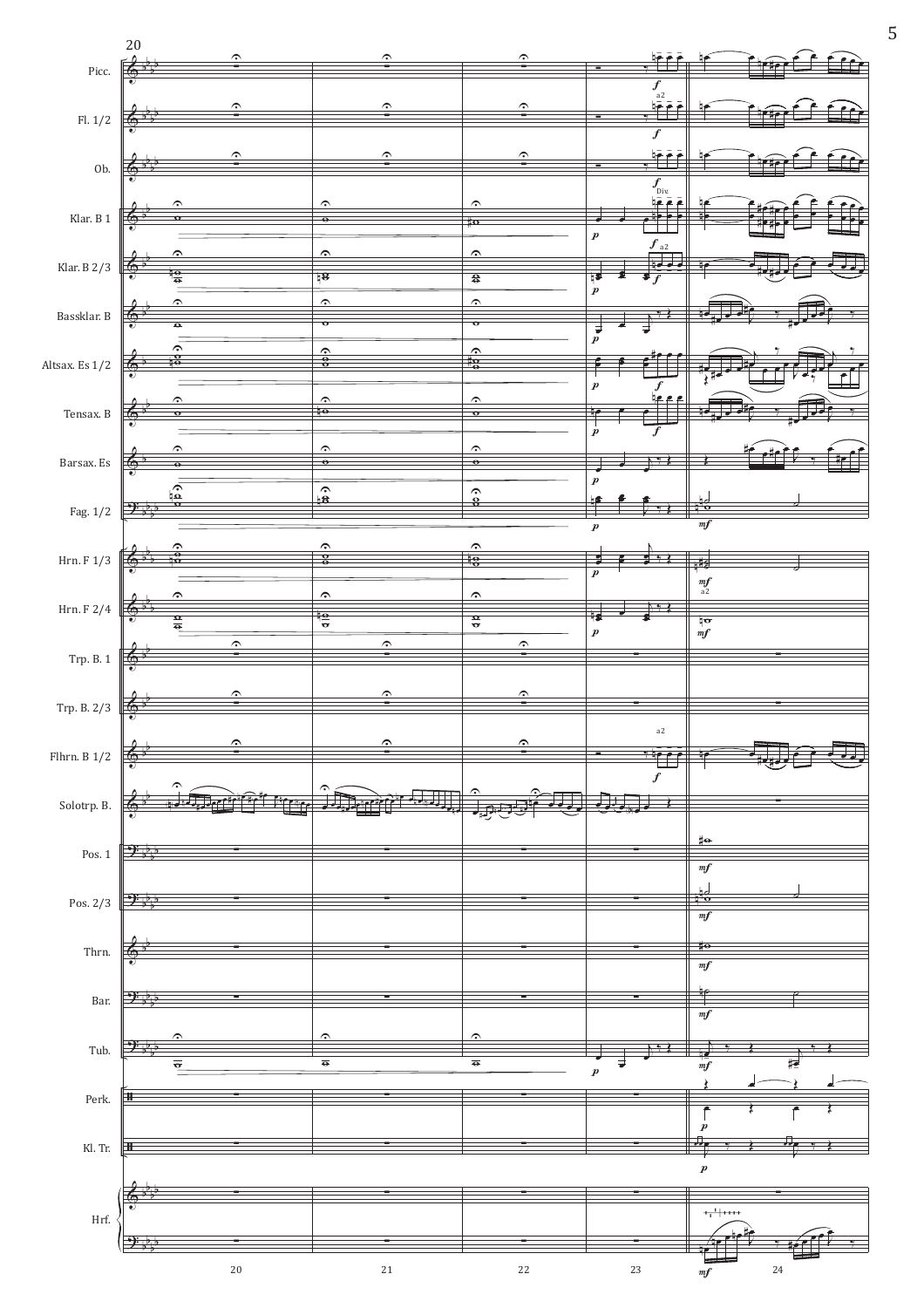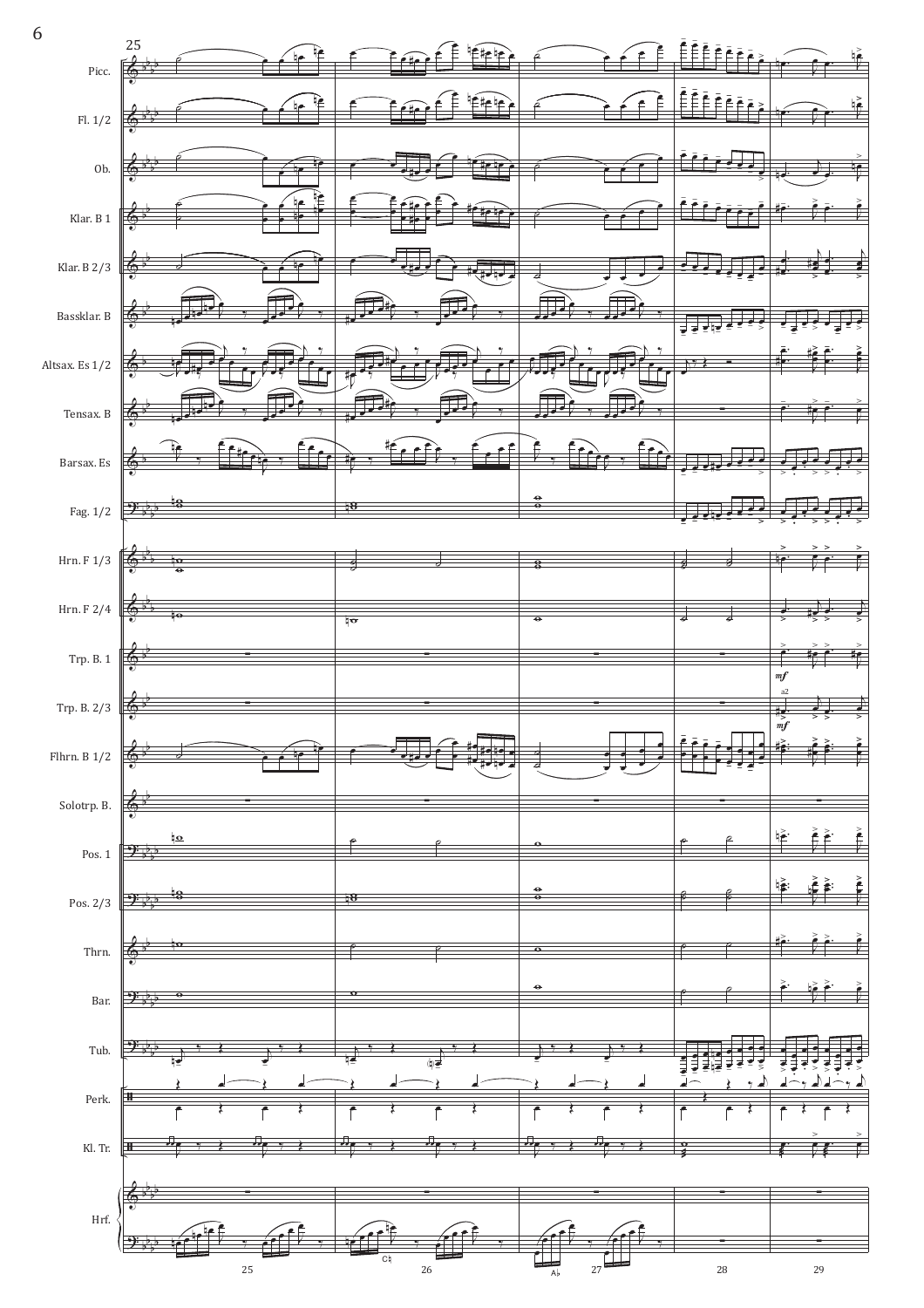

 $\overline{7}$